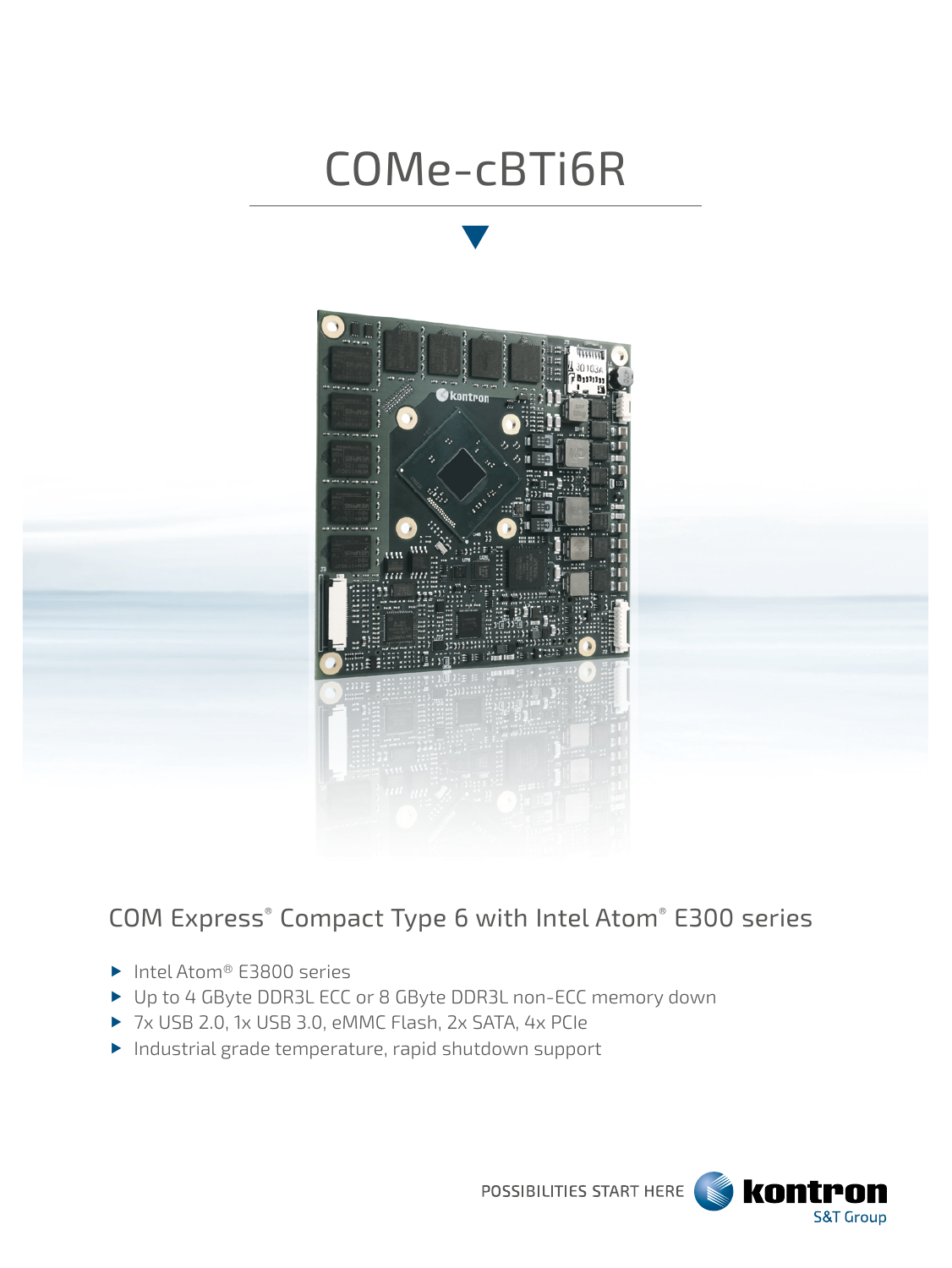#### TECHNICAL INFORMATION

| <b>COMPLIANCE</b>          | COM Express® compact, Pin-out Type 6                                                                                 |
|----------------------------|----------------------------------------------------------------------------------------------------------------------|
| <b>DIMENSIONS</b>          | 95 x 95 mm                                                                                                           |
| <b>CPU</b>                 | Intel Atom® E3845, Intel Atom® E3827, Intel Atom® E3826, Intel Atom® E3825, Intel Atom® E3815                        |
| <b>CHIPSET</b>             |                                                                                                                      |
| <b>MAIN MEMORY</b>         | 2x DDR3L-1333 ECC memory down up to 4 GByte or 2x DDR3L-1333 memory down up to 8 GByte                               |
| <b>GRAPHICS CONTROLLER</b> | Intel <sup>®</sup> HD Graphics (Gen7)                                                                                |
| <b>ETHERNET CONTROLLER</b> | USB SMSC LAN7500i, PCIe Intel® I210IT optional                                                                       |
| <b>ETHERNET</b>            | 10/100/1000 MBit Ethernet                                                                                            |
| <b>PCI EXPRESS</b>         | 4x PCIe x1 Gen2 w/USB LAN, 3x PCIe x1 Gen2 w/PCIe LAN                                                                |
| <b>STORAGE</b>             | 2x SATA 3Gb/s                                                                                                        |
| <b>FLASH ONBOARD</b>       | 8 - 64 GByte eMMC, 1x microSD Socket                                                                                 |
| <b>PANEL SIGNAL</b>        | DDI1: DP++, DDI2: DP++ (shared w/LVDS), DDI3: -, VGA: Yes, LVDS: Dual Channel 18/24bit                               |
| <b>USB</b>                 | 1x USB 3.0 (incl. USB 2.0), 2x USB 2.0 from CPU, 4x USB 2.0 from HSIC Hub                                            |
| <b>SERIAL</b>              | 2x serial interface (RX/TX only)                                                                                     |
| <b>AUDIO</b>               | Intel <sup>®</sup> High Definition Audio                                                                             |
| <b>COMMON FEATURES</b>     | SPI, LPC, SMB, Fast I <sup>2</sup> C, Staged Watchdog, RTC, MARS                                                     |
| <b>BIOS</b>                | Phoenix Secure Core UEFI                                                                                             |
| <b>HUMIDITY</b>            | 93 % relative Humidity at 40 °C, non-condensing (according to IEC 60068-2-78)                                        |
| <b>OPTIONS</b>             | ECC or non-ECC memory, eMMC Flash onboard (4 - 32 GByte pSLC, 8 - 64 GByte MLC), microSD Socket,<br>PCIe LAN, AES-NI |
| <b>POWER MANAGEMENT</b>    | ACPI, S5 Eco                                                                                                         |
| <b>POWER SUPPLY</b>        | 4.75 V - 20 V Wide Range, Single Supply Power                                                                        |
| <b>SPECIAL FEATURES</b>    | POSCAP capacitors, GPIO/SDIO Switch, LVDS/DP Multiplexer, 2x MIPI-CSI on PEG interface                               |
| <b>OPERATING SYSTEM</b>    | Windows® 8, Windows® 7, WE8S, WES7, WEC7, Linux, VxWorks                                                             |